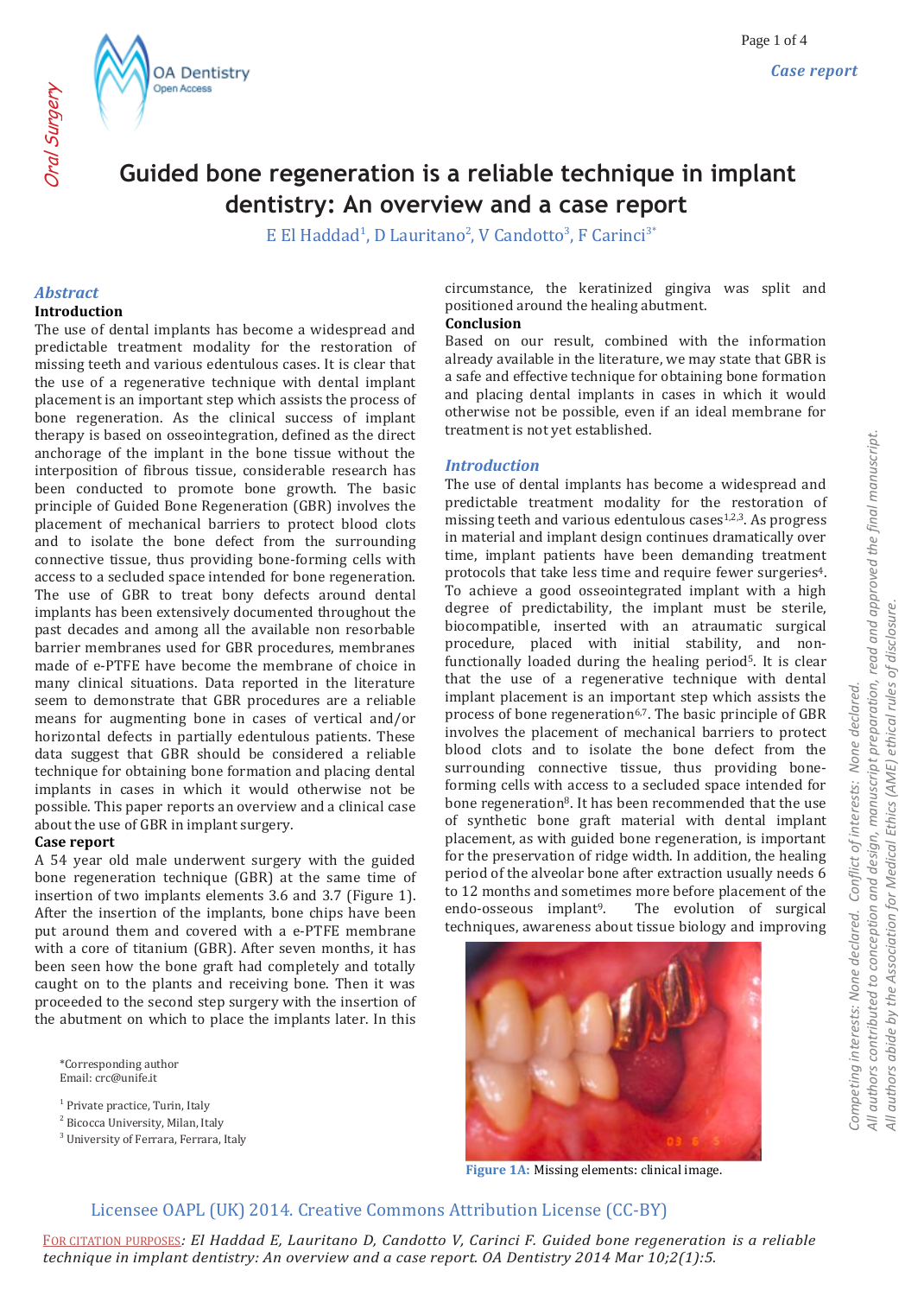



quality of implants over time has enabled immediate and early loading protocols to be efficient and reliable if reasonable guidelines are followed. As the clinical success of implant therapy is based on osseointegration, defined as the direct anchorage of the implant in the bone tissue without the interposition of fibrous tissue, considerable research has been conducted to promote bone growth. Many techniques have been developed to reconstruct deficient alveolar jaws for the placement of dental implants performed either in combination or in second stage surgery after a period of healing<sup>10</sup>. The development of the guided bone regeneration (GBR) technique started in the late 1980s with a series of experimental studies. Then clinicians started to use barrier membranes in implant patients for various clinical indications11. The use of GBR to treat bony defects around dental implants has been extensively documented throughout the past decades and among all the available non resorbable barrier membranes used for GBR procedures, membranes made of e-PTFE have become the membrane of choice in many clinical situations.

This case report describes a case of GBR using to split keratinized gengiva around implants in order to improve the healing of a surgical wound.

#### *Case report*

A 54 year old male, with an unremarkable history, had partially edentulous of the posteriors areas of the mandible. He underwent surgery with the guided bone regeneration technique (GBR) at the same time of insertion of two implants elements 3.6 and 3.7 (Figures 1a-b). An incision was made along the alveolar crest mucosa with exhaust front at the level of 3.5 and rear. The mucosa was therefore detached with exposure of the ridge. After the insertion of the implants, bone chips have been put around them and covered with a e-PTFE membrane with a core of titanium (Figure 2) (GBR). After seven months, it has been seen how the bone graft had completely and totally caught on to the plants and receiving bone (Figure 3a/b and Figure 4). Then it was proceeded to the second step surgery with the insertion of the abutment on which to place the implants later (Figure 5). In this circumstance, the keratinized gingiva was split and positioned around the healing abutment (Figure 6). This has allowed a better



**Figure 3B:** Healing soft tissue 7 months later.



**Figure 1B:** Missing elements: X-ray.



**Figure 2:** Titanium core PTFE-E membrane.



**Figure 3A:** Healing soft tissue 7 months later.

engraftment of the gingival mucosa to the system and therefore a better healing of the surgical wound.

#### *Discussion*

Adequate bone volume is an important prerequisite for a predictable, long-term prognosis in implant dentistry. However, some patients present with insufficient horizontal or vertical bone, which frequently precludes the successful outcome of an ideal implant placement<sup>12</sup>.

Data reported in the literature seem to demonstrate that GBR procedures are a reliable means for augmenting bone in cases of vertical and/or horizontal defects in partially edentulous patients. These data suggest that GBR should be considered a reliable technique for obtaining bone formation and placing dental implants in cases in which it would otherwise not be possible<sup>13</sup>.

# Licensee OAPL (UK) 2014. Creative Commons Attribution License (CC-BY)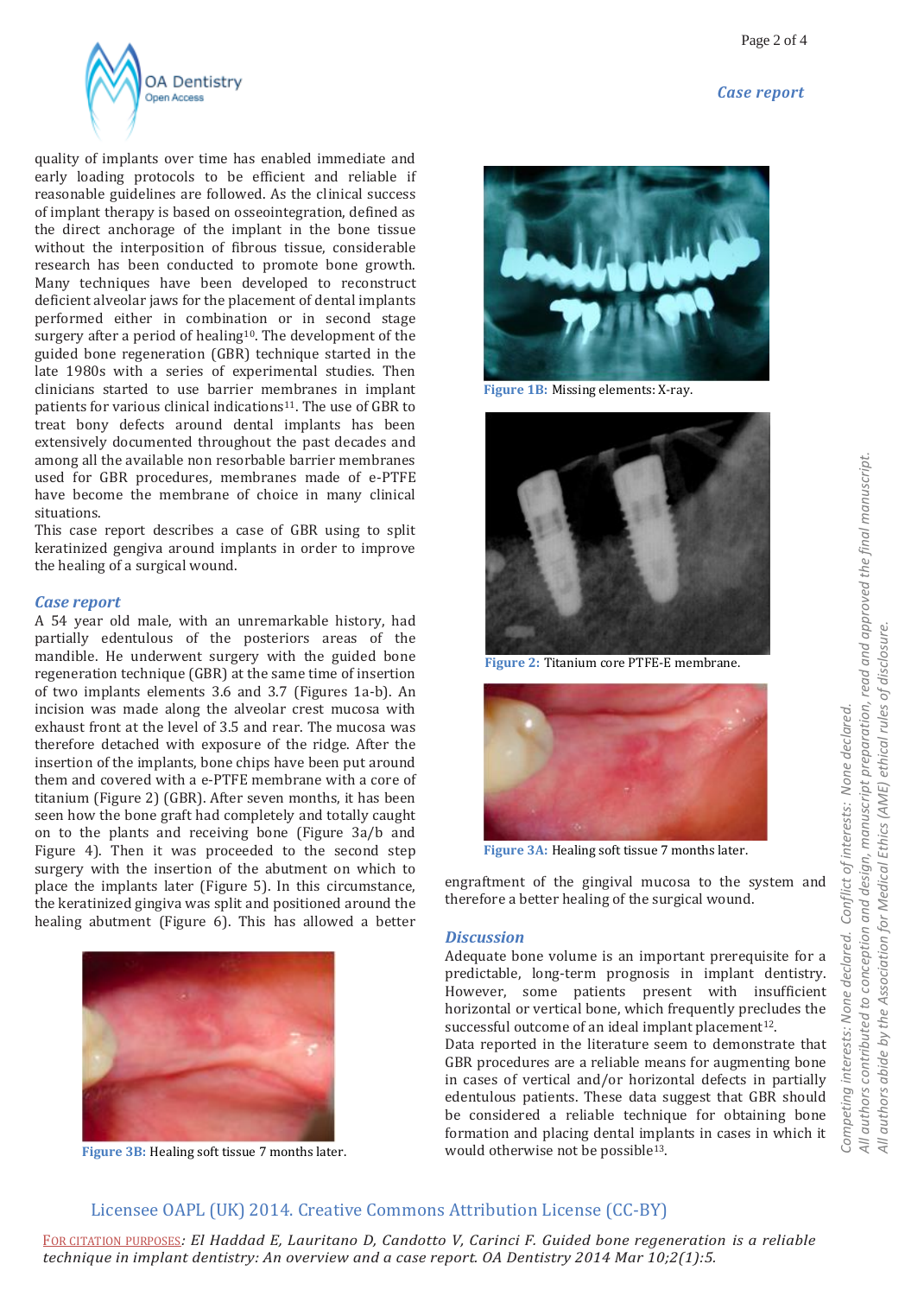





**Figure 4:** second time surgery.

The criticism of these types of studies is the fact that the success of the GBR procedure is assessed through a twodimensional measurement of the mesial and distal radiographic bone level at the implant site and further clinical parameters. However, in the majority of these GBR procedures, the bone augmentation was performed mainly on the buccal aspect of the implants. Hence, there is limited date available for long-term controller clinical studies assessing the bone dimensions at the buccal aspect of the implants, which have been placed simultaneously with bone regeneration procedures <sup>14</sup>. A very recently published prospective, cross-sectional study reported on the longterm outcome of implants placed simultaneously with GBR procedures. Stable perimplant hard and soft tissues at the buccal aspect were reported after a follow-up time of 5–9 years<sup>15</sup>. It has been reported that the membrane barrier is one of the reconstructive treatments of choice used in a variety of different conditions, such as dehiscence, and adjunctive to immediately replace dental implant. The membrane barrier should be biocompatible, giving a space maintenance tissue integration<sup>16</sup>. The goal of contour augmentation is the establishment of a facial bone wall of sufficient height and thickness to serve as a support for aesthetic soft tissues. The dimensions of this facial bone wall can be examined only by 3D radiographic imaging. Today, CBCT technology offers excellent image quality with a clearly reduced radiation dose risk for the patient when compared with dental CTs. The concept of GBR for the reconstruction of the alveolar ridge defect prior to implant placement has been developed in an effort to optimize treatment strategies. Research from animal and clinical studies in this field is still ongoing in order to establish an ideal membrane for treatment.

#### *Conclusion*

Based on our result, combined with the information already available in the literature, we may state that GBR is a safe and effective technique for obtaining bone formation and placing dental implants in cases in which it would otherwise not be possible, even if an ideal membrane for treatment is not yet established.

The technique of GBR, with non-resorbable membranes, is a very predictable technique and with excellent results,



**Figure 5:** Regenerated bone graft after 7 months.



**Figure 6:** splitting and positioning of keratinized gingiva around the healing abutment.

provided that you comply with the universally accepted surgical procedure, the surgeon should have extensive experience in handling especially surgical soft tissue to cover the non-resorbable membrane, which is the key to success.

Literature has recently confirmed the importance of the presence of keratinized gingiva around the implants, in order to ensure their survival and to cope with peri implantitis.

#### *Consent*

Written informed consent was obtained from the patient for publication of this case report and accompanying images. A copy of the written consent is available for review by the Editor-in-Chief of this journal.

#### *References*

1. Fugazzotto PA. Simplified technique for immediate implant insertion into extraction sockets: report of technique and preliminary results. Implant Dent. 2002;11: 79-82.

2. Schropp L, Isidor F. Timing of implant placement relative to tooth extraction. J Oral Rehabil. 2008;35(suppl 1):33-43. 3. Becker W, Sennerby L, Bedrossian E, Becker BE, Lucchini JP. Implant stability measurements for implants placed at

# Licensee OAPL (UK) 2014. Creative Commons Attribution License (CC-BY)